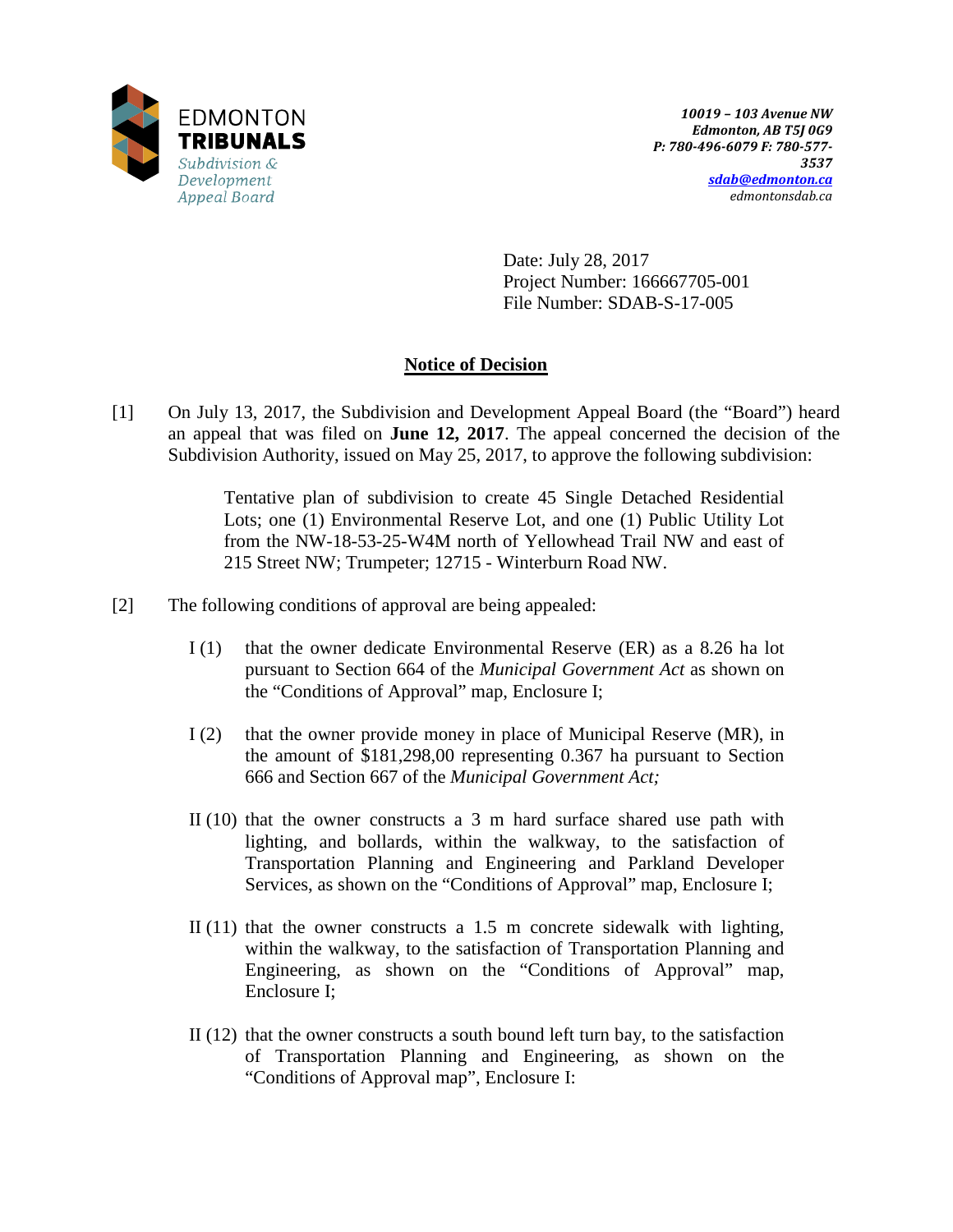- II (13) that the owner pay for the installation of traffic signals, as shown on the "Conditions of Approval" map, Enclosure II. The City of Edmonton shall complete the signal design, and the City's Electrical Services Contractor must install the signals as per the agreement between the City of Edmonton and the Electrical Services Contractor. The timing of the traffic signals installation will be at the direction of Transportation Operations. If traffic signals are not deemed warranted by Transportation Operations within 5 years of signing the Servicing Agreement, the owner will be required to provide payment to the City of Edmonton for the installation of traffic signals at that time to fulfill this obligation;
- [3] The subject property is on NW-18-53-25-4, located at 12715 Winterburn Road NW, within the (A) Metropolitan Recreation Zone, (PU) Public Utility Zone and (RSL) Residential Small Lot Zone. The Big Lake Area Structure Plan and Trumpeter Neighbourhood Structure Plan apply to the subject property.
- [4] The following documents were received prior to the hearing and form part of the record:
	- A copy of the Big Lake Area Structure Plan and the Trumpeter Neighbourhood Structure Plan;
	- A copy of the Approval Letter from the Subdivision Authority with conditions; and
	- The Subdivision Authority's written submissions and PowerPoint presentation.
- [5] The following exhibits were presented during the hearing and form part of the record:
	- Exhibit A Photographs provided by the Appellant.
	- Exhibit B A Traffic Impact Study ("Study") by Bunt & Associates Engineering Ltd. ("Bunt & Associates") submitted by the Appellant.
	- Exhibit  $C A$  map of adjacent Subdivisions submitted by Transportation Services, City of Edmonton (the "City").

### **Preliminary Matters**

- [6] At the outset of the appeal hearing, the Chair confirmed with the parties in attendance that there was no opposition to the composition of the panel.
- [7] The Chair outlined how the hearing would be conducted, including the order of appearance of parties, and no opposition was noted.
- [8] The appeal was filed on time, in accordance with section 678 of the *Municipal Government Act*, RSA 2000, c M-26.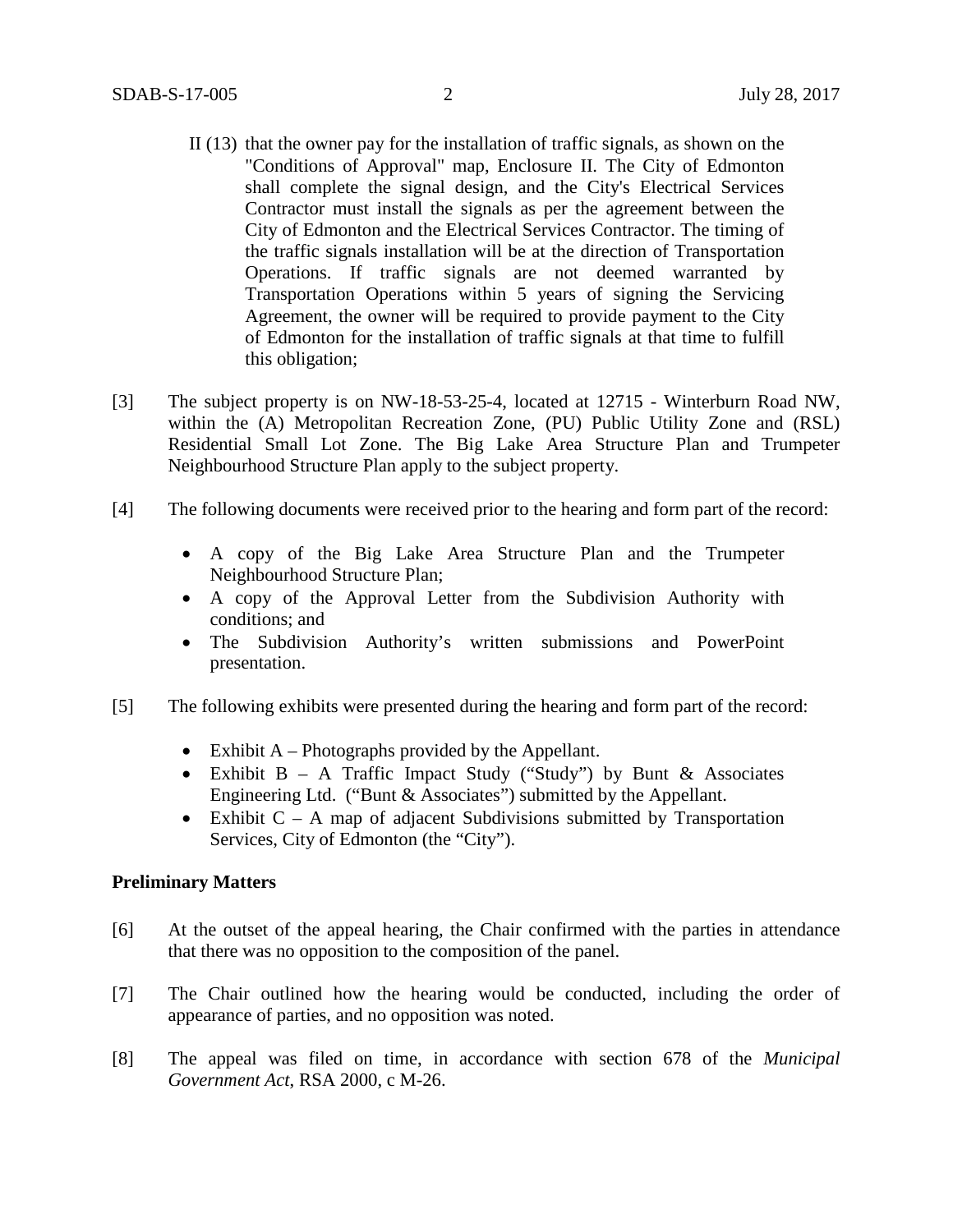## **Summary of Hearing**

- *i) Position of the Appellant, Greg MacKenzie and Associates Consulting Ltd.*
- [9] Mr. R. Watkins and Mr. K. Watkins appeared on behalf of the Appellant.

## Conditions of Approval II (10) and II (11)

[10] The Appellants confirmed that they have received clarification from the Subdivision Authority regarding these requirements and are no longer appealing these two conditions.

### Conditions of Approval I  $(1)$  and I  $(2)$

- [11] The Appellants disagree with the Environmental Reserve ("ER") calculation of 8.26 hectares ("ha") and would like a 0.326 ha portion to be excluded from this calculation. They are requesting a credit for this 0.326 ha portion to be applied to the amount that they are required to pay in place of the Municipal Reserve ("MR"). They are not planning on developing this 0.326 ha portion and it would end up as a City-owned park area.
- [12] The portion of land they are referring to is the area that has been circled in red on the diagrams in the written submission of the Subdivision Authority. This portion of the property does not meet the definition of ER per section 664(1) of the *Municipal Government Act*:

664(1) Subject to section 663, a subdivision authority may require the owner of a parcel of land that is the subject of a proposed subdivision to provide part of that parcel of land as environmental reserve if it consists of

- (a) a swamp, gully, ravine, coulee or natural drainage course,
- (b) land that is subject to flooding or is, in the opinion of the subdivision authority, unstable, or
- (c) a strip of land, not less than 6 metres in width, abutting the bed and shore of any lake, river, stream or other body of water for the purpose of
	- (i) preventing pollution, or
	- (ii) providing public access to and beside the bed and shore.
- [13] The 0.326 ha portion is an approximate measurement and was calculated from an aerial photograph. This area is clearly visible on an overhead photograph as it is open, with no trees. It contains no aquatic vegetation such as cattails, no standing water, and is currently overgrown with Canada thistle.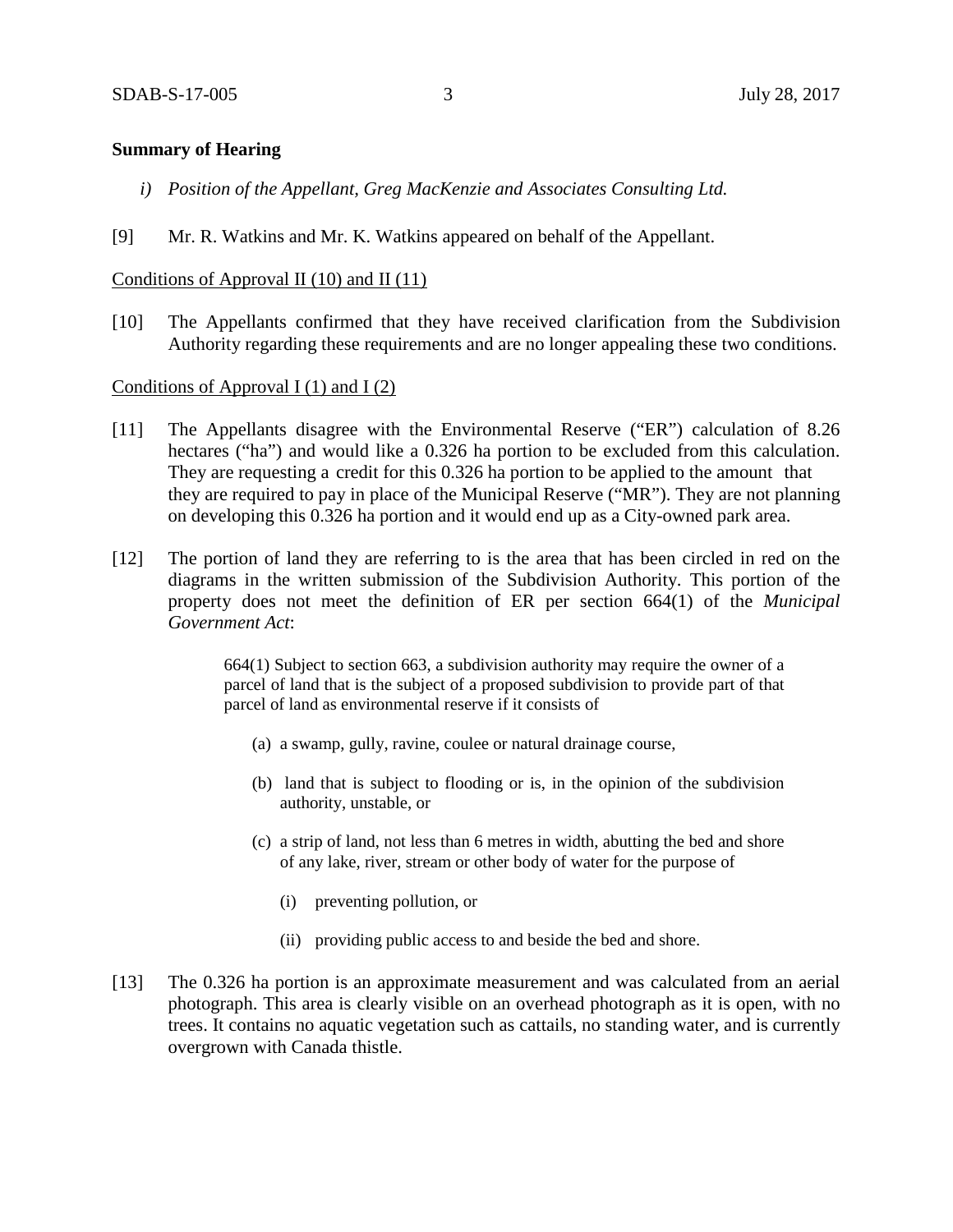- [14] The land in question was part of the previous owner's homestead; he lived there for over 50 years. The land is not unstable or wet and a large storage building and various pieces of equipment have been located on it for 30 to 40 years. There are many 30 to 40 foot tall trees to the east and north of the area circled in red.
- [15] A series of photographs was presented (marked *Exhibit A*). The photographs show the original house at the bottom of the hill; the storage shed; various abandoned pieces of equipment and garbage; the treed roadway leading to the land under appeal; a large open area; and the lowest point between the house and the road.
- [16] All of these photographs show that this is a developable area which is not wet or subject to flooding. The buildings and other items have been located here for up to 50 years. Although these photographs were taken in July they would show the same conditions in the spring or fall.
- [17] The Appellants have drilled two geotechnical test holes to determine if the disputed area is prone to flooding or is unstable and the results confirm that the disputed area does not meet the definition of ER per section 664(1) of the *Municipal Government Act*. However, they did not have the results of these tests with them.
- [18] The cross section drawing (Attachment VI) in the Subdivision Authority's submission is not accurate. It is not a scaled drawing and does not accurately show the topography of the land or the location of the wet area.

## Condition of Approval II (12)

- [19] The Appellants try to develop property as efficiently and effectively as possible and keep costs low by not providing unnecessary infrastructure. The requested south bound left turn bay is unnecessary as the majority of people coming out of adjacent subdivisions would be travelling straight south on Winterburn Road (215 Street NW) to access Yellowhead Trail NW.
- [20] A left turning bay could cost \$60,000 to \$70,000 to construct but this is an estimate only and they have not done the actual calculations.
- [21] They hired transportation engineers from Bunt and Associates to do a review of the south bound left turn bay requirement and submitted the Study to the Board (marked *Exhibit B*).
- [22] This Study looked at current traffic volume as well as projected traffic volume once the whole area is built out and it concluded that the potential magnitude of south bound left turning traffic at this location does not warrant the construction of a left turn bay. Eventually 215 Street NW will be upgraded to a four-lane, divided arterial roadway and a left turn bay can be constructed at that time.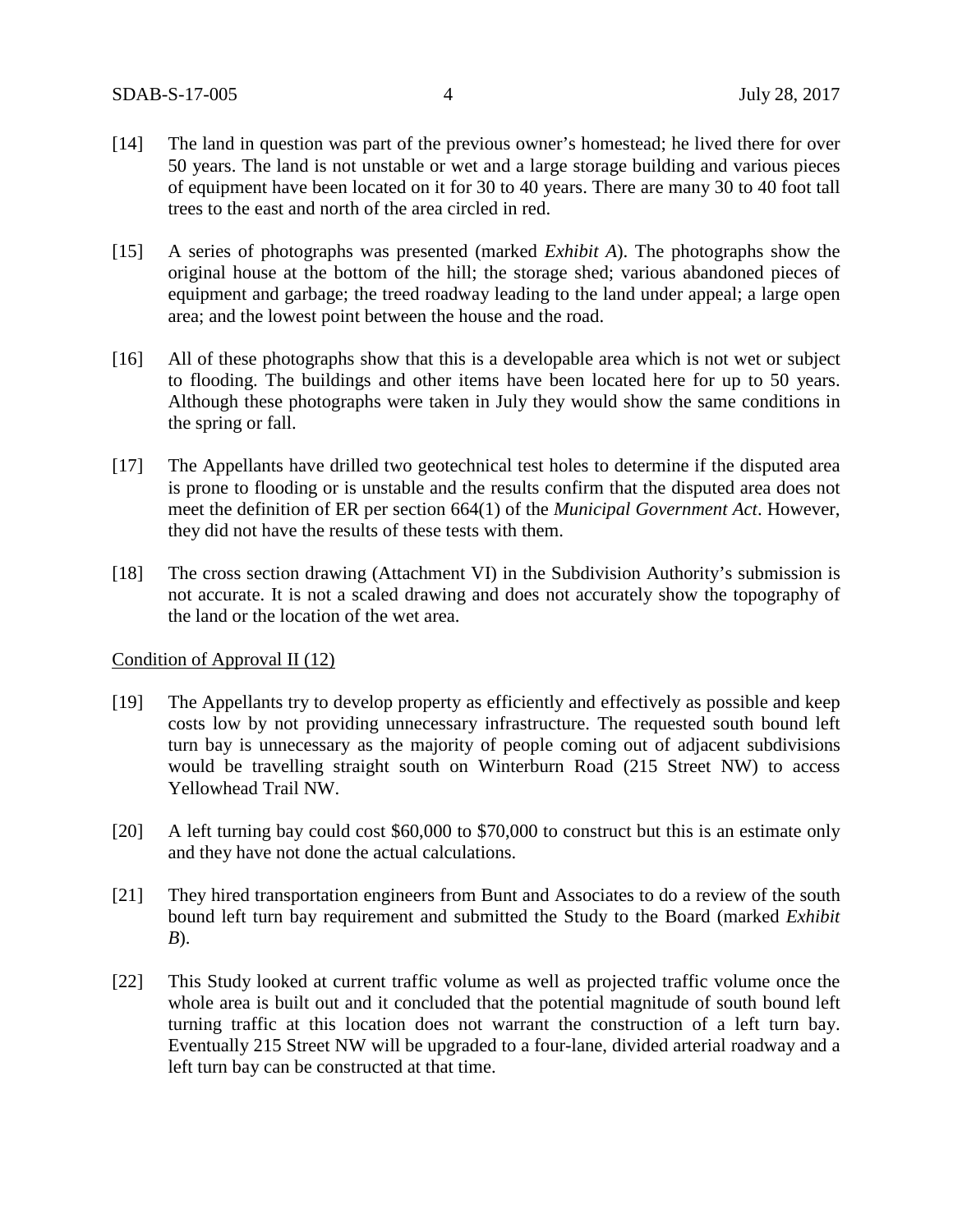- [23] According to the City it is standard engineering practice for a left turn bay to be required for arterial roadway connections. If this turn bay is not constructed now it is likely that a significant amount of time will pass before there is another opportunity. However this reasoning is irrelevant if the turn bay is not required.
- [24] The City's reasoning that south bound left turning vehicles will create traffic congestion which will worsen as development to the north continues is contradicted by the Bunt  $\&$ Associates Study.
- [25] Based on the evidence presented in the Bunt & Associates Study, the requested left turning bay is not necessary for a 45 house subdivision.

#### Condition of Approval II (13)

- [26] The Appellants have no objection to paying for their proportionate share of the required traffic signals at the intersection of 215 Street NW and Yellowhead Trail NW. Such a requirement is usually put on an Arterial Roadway Assessment ("ARA") and the costs are shared by all developers. The requirement for the traffic lights is a result of all the traffic in the area and their 45 lot subdivision should not be required to pay the entire cost.
- [27] They were told by the Subdivision Authority that because it is not yet in the ARA, this same condition has been issued to the last three or four subdivision applications. Their objection is to the way the condition is worded. The condition states that if the traffic signals are not built within five years, they have to provide the money to cover the entire cost. They want the condition to be revised to make it clear that this will be a cost shared item.
	- *ii) Position of the City of Edmonton*
- [28] Mr. M. Gunther of Law Branch, Mr. S. Carlyle of the Subdivision Authority and Ms. K. Sizer with the Transportation Services appeared on behalf of the City.

Conditions of Approval I (1) and I (2)

- [29] Mr. S. Carlyle and Mr. M. Gunther addressed these two conditions of approval. Mr. Carlyle confirmed that 8.26 ha is the correct area for the ER, and the 7.83 ha shown on Enclosure I of the Approval, is a typographical error.
- [30] Mr. Carlyle reviewed his PowerPoint submission. The approximate area of the land in dispute is circled in red on the various maps and diagrams in the submitted documents.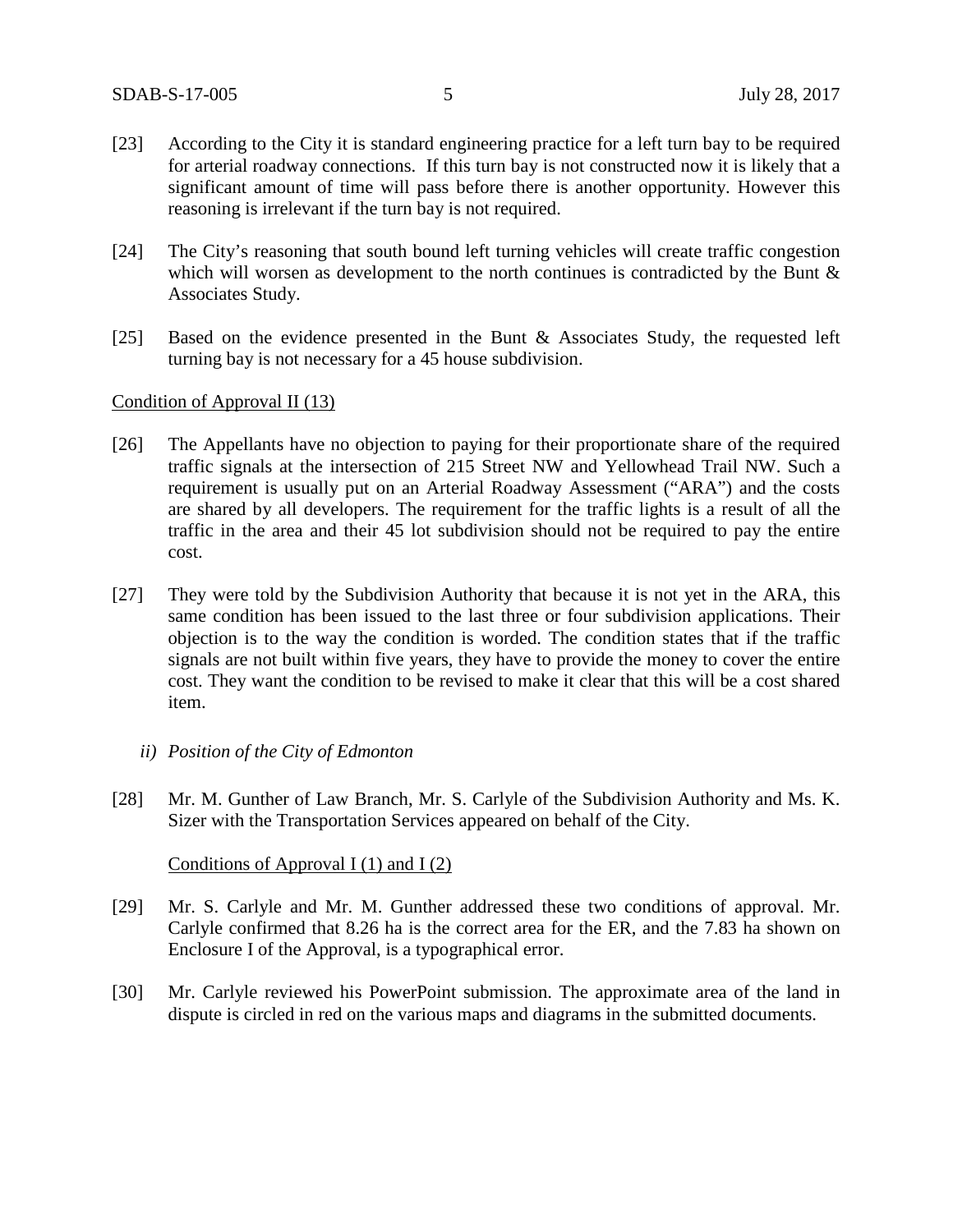- [31] The area circled in red is designated as a Natural Conservation Area in both the Big Lake Area Structure Plan and the Trumpeter Neighbourhood Structure Plan and is zoned (A) Metropolitan Recreation Zone. Both the land use designation and zoning are consistent with lands dedicated as ER. The red circled area is also part of the North Saskatchewan River Valley and Ravine System Protection Overlay.
- [32] Surveys would have been completed at the time the above statutory plans were drafted, including top-of-bank designation, and the area of 8.26 ha for the ER would have been determined during these surveys. They do not have specific information as to how the calculation of 0.326 ha (that is the disputed area) was arrived at by the Appellant.
- [33] The cross section drawing (Attachment VI) reflects the conditions that were observed during a July 7, 2017, site visit and shows the location of the existing house and shed. The drawing was made to the best of Mr. Carlyle's ability with the assistance of three other City employees who accompanied him on July 7. No measuring instruments were used other than GPS.
- [34] The line marked "UDL" on Attachment VI is the Urban Development Line. The area to the left of the line toward the existing house is considered developable. The area to the right of this line is at a lower elevation and is considered to be within a ravine and is therefore not developable. This UDL was established and accepted on-site with the Appellant a few years ago. The Appellant could have disputed the location of the UDL before City Council during the statutory plan process. They must have known that the area in question would eventually be designated ER.
- [35] Mr. Carlyle reviewed the photographs contained in his PowerPoint presentation which he used to illustrate that the area in question is at a lower elevation and has wet, spongy areas. These photographs were taken on an extremely hot day in July and he believes there would be more wet areas during the spring or fall seasons, which could possibly be prone to flooding. The existing buildings are between 20 and 30 feet from an area that stays wet all year.
- [36] Mr. Carlyle believes that the results of the geotechnical test holes drilled by the Appellant may have been submitted to the City but he personally has not seen that report.
- [37] The cash collected by the City in place of MR is used to fund parks within the general vicinity.
- [38] The ability to develop within an area does not determine the ER designation. The area in question falls within a ravine and there is no specific definition of ravine within the legislation as no two ravines look the same. There can be high and dry areas within portions of a ravine; Mill Creek Ravine and Whitemud Ravine were provided as examples.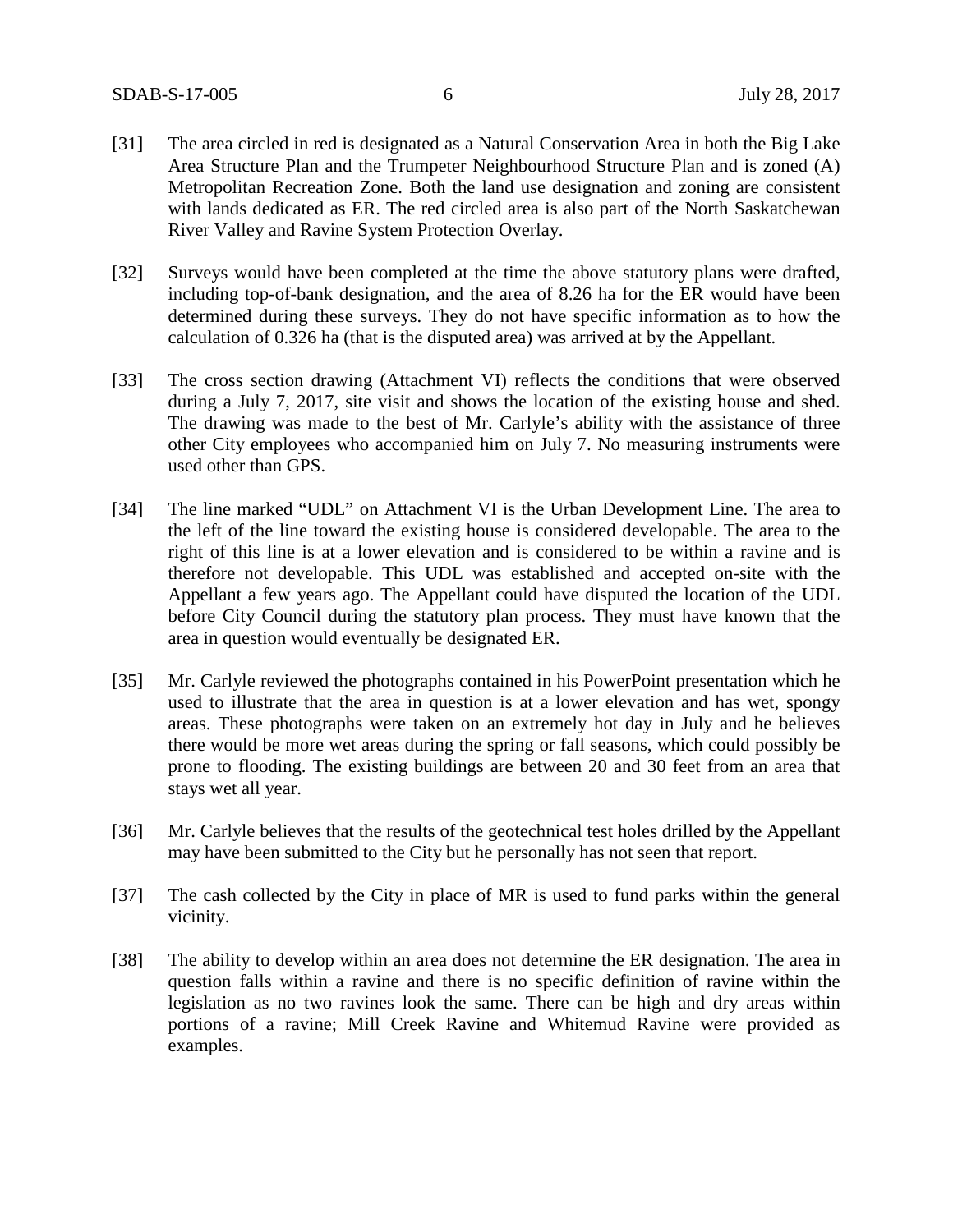[39] Higher areas within these ravines have had houses on them in the past but these areas are still within the ravine. In this case, the area in question may be a higher area within a ravine but it is still lower than the surrounding land and is therefore designated as ER.

#### Condition of Approval II (12)

- [40] Mr. M. Gunther and Ms. K. Sizer addressed this condition of approval. Ms. Sizer confirmed that she had previously received a copy of the Bunt & Associates Study.
- [41] She agrees with everything contained within the Bunt & Associates Study except the conclusion that there is not sufficient traffic to warrant construction of a south bound left turning bay. Ms. Sizer acknowledged that due to the low volume of south bound left turning vehicles, a standard size turning bay may not be required. The City would be willing to discuss a minimized design.
- [42] The standard length for a left turning bay is 50 metres. For a south bound left turning bay from 215 Street NW into the subject subdivision, the City would consider a 20 to 25 metre long bay.
- [43] Eliminating this turning bay would create safety concerns and traffic delays as vehicles turning left would be stopping in the only through-lane south bound. This section of 215 Street NW will remain a two lane roadway for a significant amount of time until the roadway is widened.
- [44] The volume of south bound traffic will increase as development to the north continues. It is proposed that 215 Street NW will eventually connect with Ray Gibbons Drive (to the north east).
- [45] The proposed left turning bay is required to provide access to this subdivision as this intersection is the only way in and out. Section 655 of the *Municipal Government Act* provides the City authority for imposing this condition.

## Condition of Approval II (13)

- [46] Traffic lights would normally be dealt with through an ARA. In this case the City had approached the ARA Steering Committee to have these lights included but were told that a developer must bring this item forward.
- [47] The traffic lights at the intersection of 215 Street NW and Yellowhead Trail NW have been identified through a Traffic Impact Assessment report as a need as this corridor has reached the congestion threshold. Development cannot proceed until this intersection is signalized. Section 655(1)(b)(i) of the *Municipal Government Act* allows this condition to be imposed. This provision provides the City the authority to require an applicant to enter into a servicing agreement for the construction of a road, which includes the traffic lights that operate the road.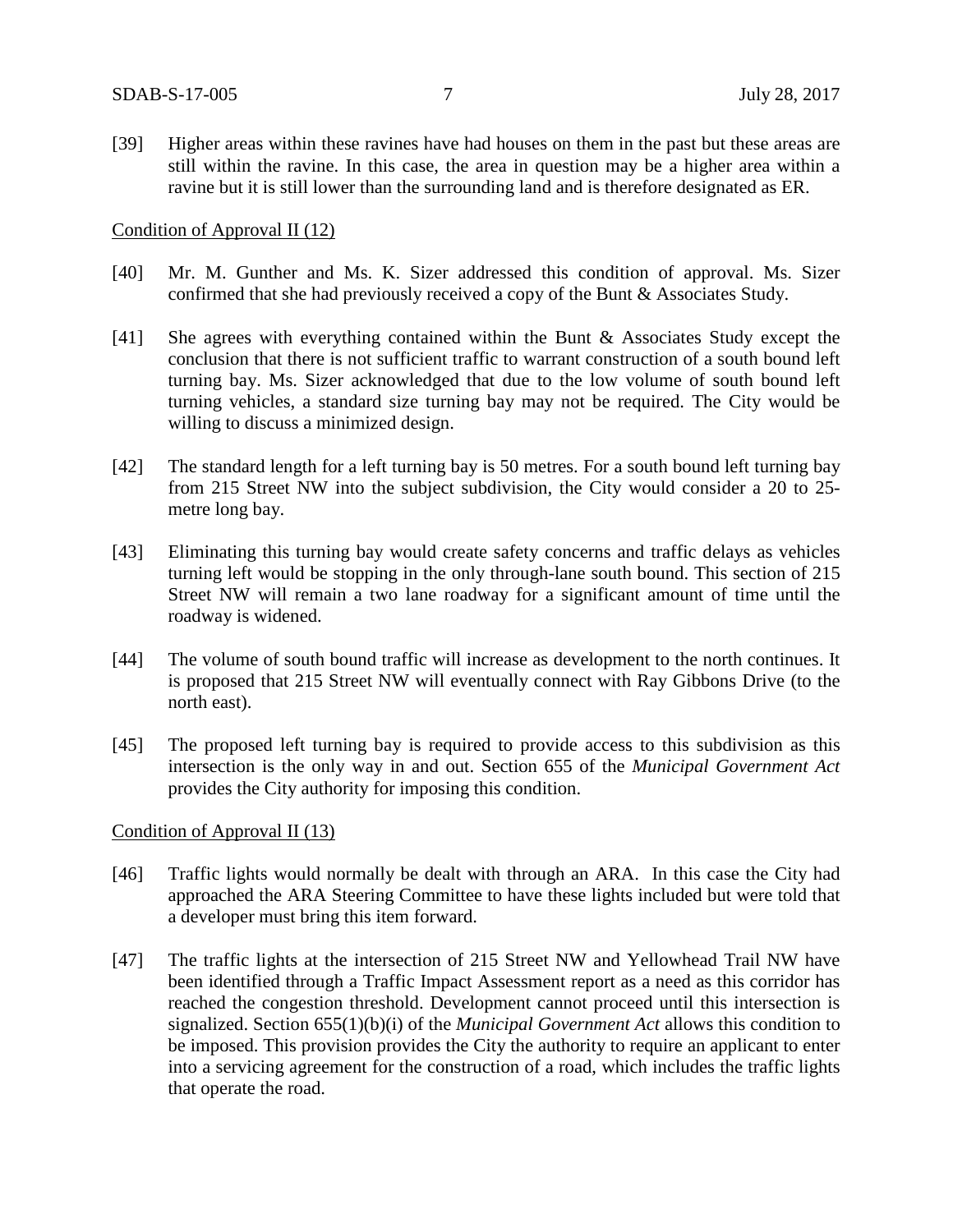- [48] The Appellant's subdivision is the first approval that has received this condition. However, this condition will be included in future subdivision approvals. The Appellant will be reimbursed as the adjacent lands develop.
- [49] Ms. Sizer provided an area map (marked *Exhibit C*) showing pending subdivisions to the north of the subject intersection that will also be required to share in the cost of this traffic signal.

Mr. Gunther indicated that the authority to require an applicant to pay for all or a portion of an improvement with an excess capacity is contained within section 651(1) of the *Municipal Government Act* that states:

651(1) An agreement referred to in [section 648,](https://www.canlii.org/en/ab/laws/stat/rsa-2000-c-m-26/latest/rsa-2000-c-m-26.html%23sec648_smooth) [650](https://www.canlii.org/en/ab/laws/stat/rsa-2000-c-m-26/latest/rsa-2000-c-m-26.html%23sec650_smooth) or [655](https://www.canlii.org/en/ab/laws/stat/rsa-2000-c-m-26/latest/rsa-2000-c-m-26.html%23sec655_smooth) may require the applicant for a development permit or subdivision approval

- (a) to pay for all or a portion of the cost of an improvement constructed or paid for in whole or in part by a municipality at any time prior to the date of approval of the development permit or subdivision approval application, or
- (b) to construct or pay for all or a portion of an improvement with an excess capacity.
- [50] With respect to a question from the Board, Mr. Gunther acknowledged that section 651(2) of the *Municipal Government Act* states that the City "may" within the subdivision agreement, provide for a reimbursement and section 651(3) of the Municipal Government Act states if there is such an agreement, then the City "must" reimburse.

*Mr. Gunther requested a brief recess to discuss Condition II (13) with his clients and the Appellant.*

[51] Mr. Gunther advised the Board that all parties would agree to adding the following clause at the end of Condition II (13):

## **"…with excess capacity to be reimbursed by future benefitting developers through servicing agreements".**

- *iii) Rebuttal of the Appellant, Mr. R. Watkins*
- [52] Mr. Watkins confirmed they are in agreement with the revised wording for Condition II (13) and will also pursue this matter with the ARA Steering Committee.
- [53] He indicated that he was involved with the creation of the Big Lake Area Structure Plan and much of the work to develop the plan was done using aerial photographs.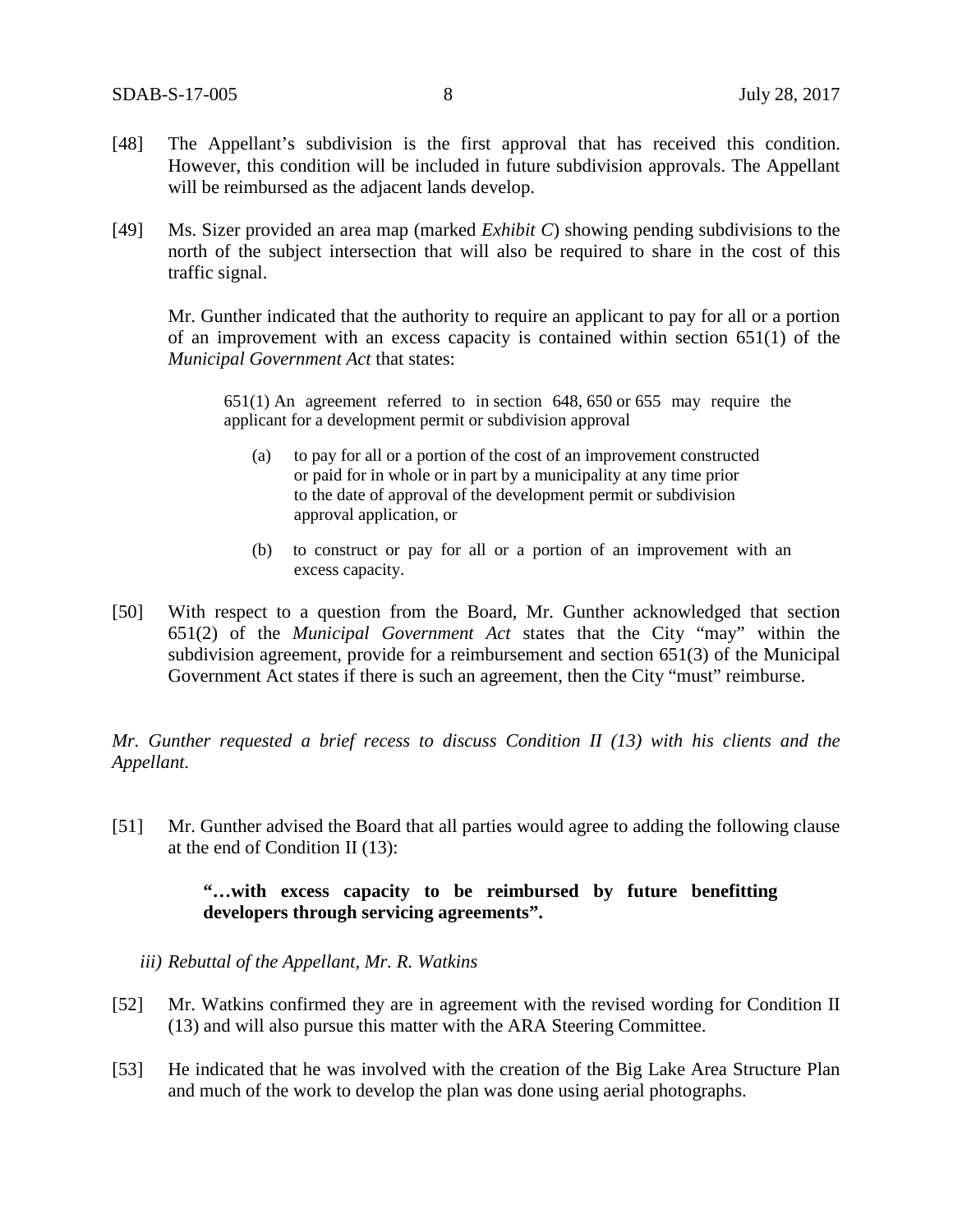- [54] He did not pursue the issue of the ER with City Council as this would have delayed development by at least a year. He has had many discussions with administration and expected that he would receive some kind of credit regarding the MR requirement.
- [55] With regard to Attachment VI, no evidence has been presented by the City that this area is not developable. He has evidence from the person that has lived on the subject land for 50 years that there has never been any flooding. He is therefore asking for a reduction in the MR as this land should never have been taken as part of the ER.
- [56] He reiterated that the Bunt & Associates Study confirms that there is no need for a south bound left turning bay into the subdivision. He is willing to discuss providing a shortened turn bay, which would be more appropriate.

#### **Decision**

[57] The appeal of Conditions I (1), I (2), II (10), and II (11) is **DENIED**. The appeal of Condition II (12) is **ALLOWED**. Condition II (13) is **REVISED** by adding at the end of it the words:

## **"…with excess capacity to be reimbursed by future benefitting developers through servicing agreements".**

#### **Reasons for Decision**

- [58] Section 664(1) of *Municipal Government Act* allows a Subdivision Authority to require the owner of a parcel of land that is subject of a proposed subdivision to provide part of that parcel of land as an Environmental Reserve if it consists of, among others, a swamp, gully, ravine, coulee, natural drainage course or land, that in the opinion of the Subdivision Authority, is unstable or subject to flooding.
- [59] The City of Edmonton (the "City"), in its submissions, argued that all of that land that has been required in the subdivision approval to be dedicated as Environmental Reserve fits within those criteria which are in section  $664(1)(a)$  and (b). The City pointed out that:
	- a) All of the land being dedicated as Environmental Reserve is lower in elevation than the top-of-bank designation and the Urban Development Line, which was developed in conjunction with the Appellant.
	- b) The City presented evidence showing that as late as July 7, 2017, much of the land around the portion of land that the Appellant believes was not properly designated as Environmental Reserve was in fact spongy and potentially marshy.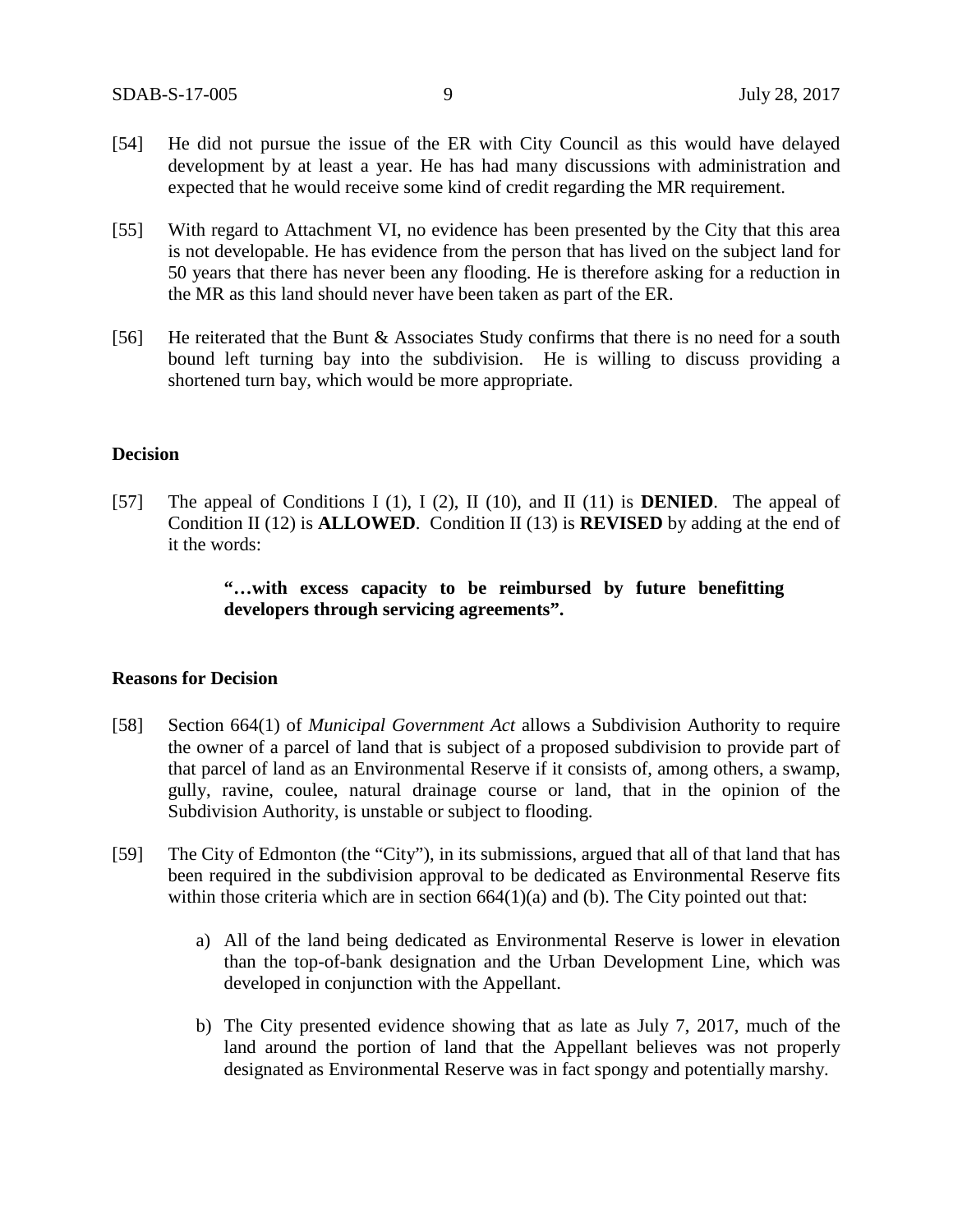[60] The Board notes it did not have from the Appellant any drawing of the 0.326 hectares that they allege was not properly designated as Environmental Reserve. The Appellant presented no geotechnical evidence showing that the part of the land that they say is not properly designated Environmental Reserve is not prone to flooding or is unstable.

It is important to note that the Appellant does not take issue with the vast majority of the land being dedicated as Environmental Reserve. The Appellant alleges that a small portion of the proposed Environmental Reserve lot is not Environmental Reserve as defined in section 664 of the *Municipal Government Act*, a parcel of land that they allege is 0.326 hectares in size.

However, without the Board being presented with any evidence as to the precise location of this 0.326-hectare parcel and the elevation of land that is within the alleged 0.326 hectares, it is impossible for the Board to find in the Appellant's favour on this point. This is particularly so when the evidence of the City includes photographs of the general area within which this 0.326-hectare parcel is supposed to be, is lower in elevation than the Urban Development Line, has different vegetation and portions of which are still spongy and wet in the summer time.

- [61] For these reasons the Board finds that, when weighing the evidence before it, the general area of the land that the Appellant believes contains 0.326 hectares of "developable land" is Environmental Reserve as defined in section 664 of the *Municipal Government Act* by being part of a ravine system. The appeal of Conditions I  $(1)$  and I  $(2)$  is denied for these reasons.
- [62] In its notice of appeal, the Appellant also appealed Conditions II (10) and II (11) dealing with paved pathway conditions. At the beginning of the hearing, the Appellant withdrew those two grounds of appeal and so the Board did not deal with those conditions and those conditions shall remain in the subdivision approval.
- [63] The next condition being appealed was II (12):

"that the owner constructs a south bound left turn bay, to the satisfaction of Transportation Planning and Engineering, as shown on the "Conditions of Approval" map, Enclosure I".

On this point the Appellant presented an expert Traffic Impact Study ("Study") dated July 4, 2017, from Bunt and Associates Engineering Ltd.

[64] This Study evaluated both the site generated traffic and also did a sensitivity analysis estimating additional growth in both the Trumpeter and Hawks Ridge neighbourhoods and the increased traffic volume this growth will have for Winterburn Road (215 Street NW). After conducting this analysis, Catherine Oberg, P. Eng. had concluded that "the potential magnitude of southbound left turning traffic is not significant enough to warrant construction of a left turn bay in this location".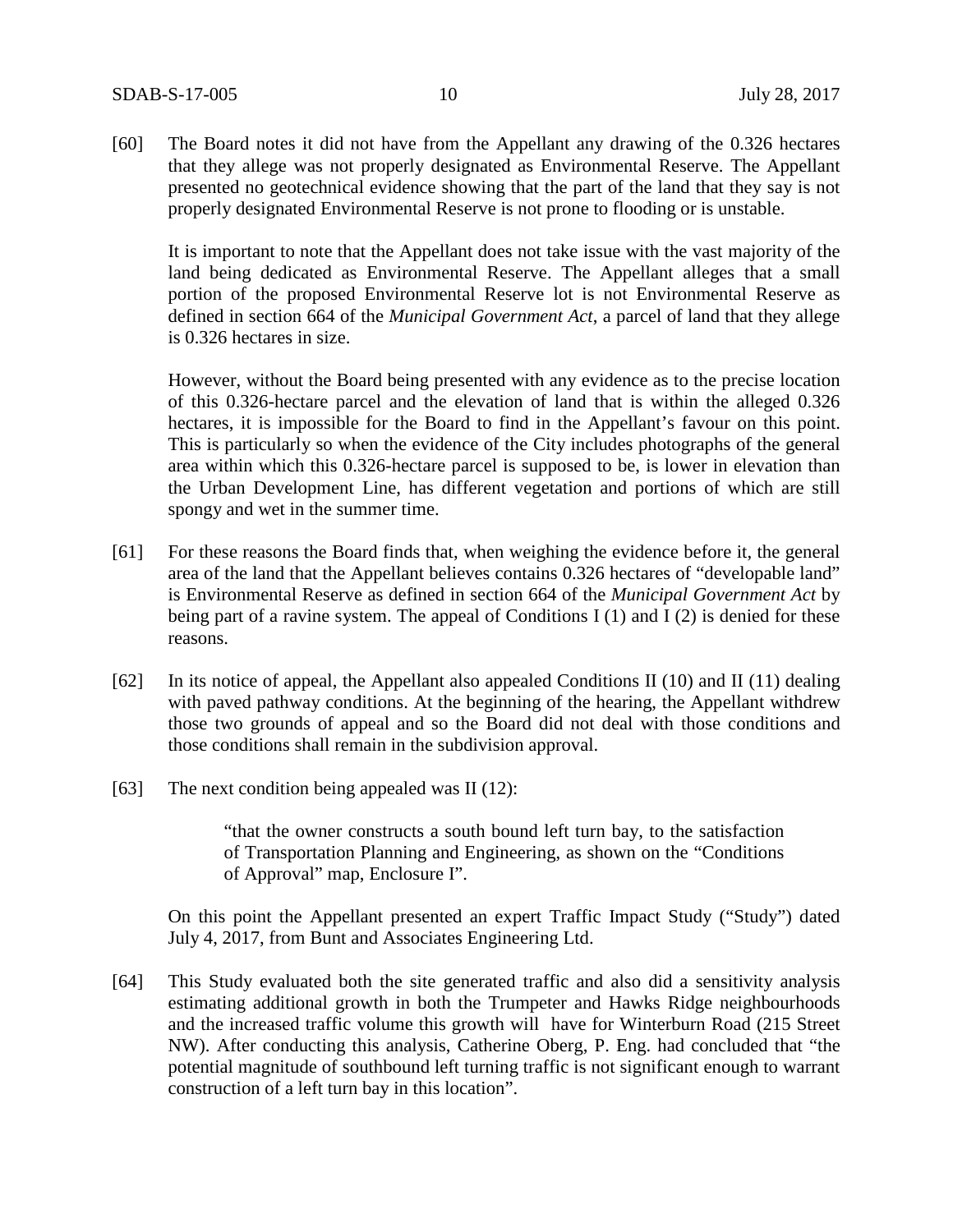The Board accepts the opinion and concludes the south bound left turn lane is not necessary. The Board notes that the City did not have an expert report that provided a different opinion. The City submission, with respect to the Study was that they agreed with the data, calculation and methodology, but simply disagreed with the conclusion generated from that analysis. On the balance of probabilities, the Board accepts the evidence of Ms. C. Oberg and finds that the south bound left turning bay requirement set out in Condition II (12) is not necessary and therefore that condition is removed from the subdivision approval.

- [65] The final condition appealed was Condition II (13). After much discussion, both the Appellant and the City agreed that this condition could be varied by adding at the end of it the words **"…with excess capacity to be reimbursed by future benefitting developers through servicing agreements".** Condition II (13), as varied by the above words, is confirmed.
- [66] In conclusion, the appeal of Conditions I (1), I (2), II (10), and II (11) is **DENIED**, the appeal of Condition II (12) is **ALLOWED** and Condition II (13) is **REVISED** with the addition of the words set out above.

Hoel REserve

Mr. I. Wachowicz, Chair Subdivision and Development Appeal Board

**Board Members in Attendance:** Mr. N. Somerville; Mr. C. Buyze, Ms. N. Hack; Mr. J. Wall